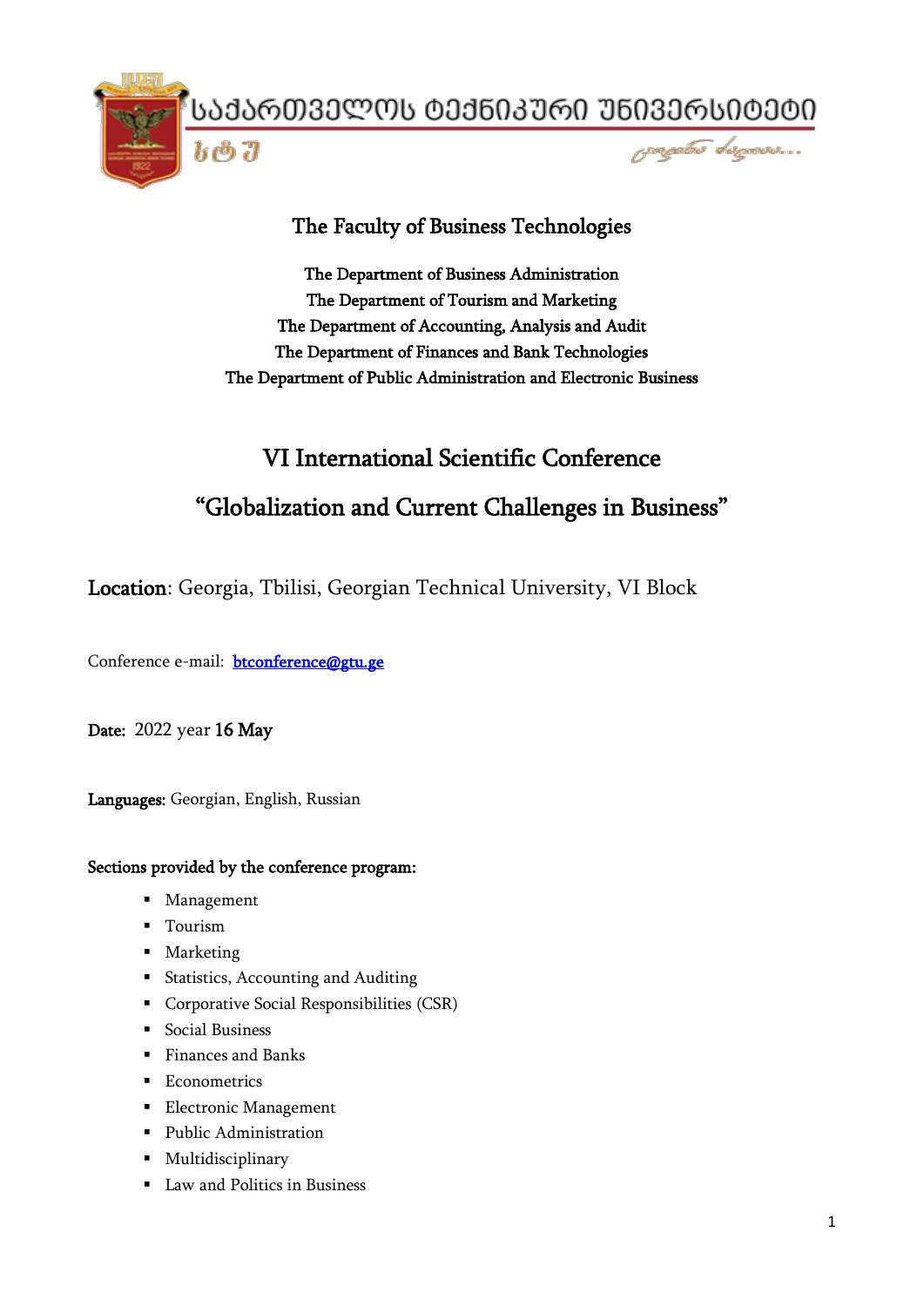## The Report should cover:

- New and innovative business models
- The means of enhancing management effectiveness
- The modern trends of development of Georgia, Recommendations and Methods
- Systems and Research Methods
- Management Control Systems
- Methods of solving global business environment challenges
- The means of enhancing service access
- Civil, Corporative and State cooperation modes
- The methods of streamlining legal/normative base

## Requirements for participation:

- The representatives of academic and scientific–research fields
- The representatives of executive and legislative bodies
- The supervisors of higher educational institutions
- Students of bachelor, master and doctoral programs
- Scientific-Economists
- The representatives of Media
- **·** Independent researchers
- Any citizen's report meeting the academic requirements and wiil be in compliance with the Programs Approved

### The modes of participation:

- Presenting reports individually or in groups
- Online video conference presentation
- Participation in conference with the participant status
- Participation in conference with the guest/ person concerned status

### Conference based activities comprise:

- **■** Introduction of researches, works, inventions and knowledge of International Scientific Researchers
- Publishing Conference Collection (ISBN)
- Certificate of Participation
- Orginize the meeting with representatives of different countries
- The formation of partnership relations and establishing contacts
- Possibility of presenting the planning and organizing of the research project
- Platform formation for presenting the works and making discussion with the representatives of corporative and state sector
- Cultural events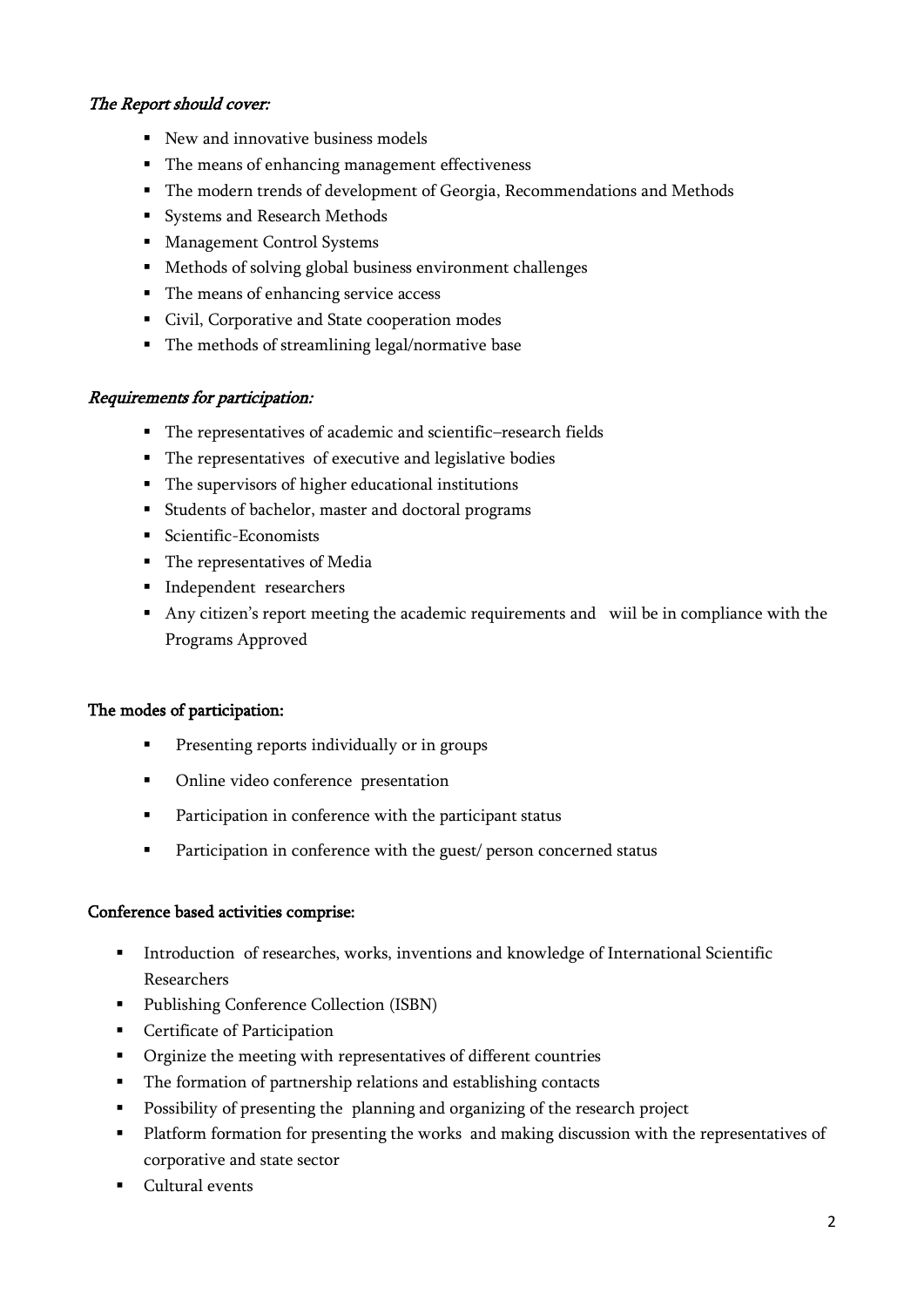### Organisation Commitee:

- 1. Gurgenidze David Rector of GTU, academic(chairman)
- 2. Klimiashvili Levan Vice rector of GTU
- 3. Kopaliani Karlo Chancellor of GTU
- 4. Gasitashvili Zurab Deputy Rector of GTU
- 5. Gakhokidze Jemal Speaker of GTU
- 6. Kutateladze Rusudan Dean of the faculty of Business Technologies at GTU

### Editorial Committee :

- 1. Kutateladze Rusudan Professor at GTU, The faculty of Business Technologies
- 2. Baratashvili Evgeni Professor at GTU, The faculty of Business Technologies
- 3. Abralava Anzor Professor at GTU, The faculty of Business Technologies
- 4. Iashvili Genadi Professor at GTU, The faculty of Business Technologies
- 5. Beriashvili Mamuka Professor at Georgian Technical University
- 6. Kochlamazashvili Lela Professor at GTU, The faculty of Business Technologies
- 7. Grigalashvili Levan Professor at GTU, The faculty of Business Technologies
- 8. Burdiashvili Rati Professor at GTU, The faculty of Business Technologies
- 9. Sulashvili Giorgi Associated Professor at GTU, The faculty of Business Technologies
- 10. Sopromadze Zaza Associated Professor at GTU, The faculty of Business Technologies
- 11. Kurashvili Guguli Professor at GTU, The faculty of Business Technologies
- 12. Hutter Stephen Professor, Ph.D. Saarland University of Technology and Economics. Dean of the Faculty of Economics
- 13. Hauser Wilhelm Professor at University of Technology and Economics in Saarbrücken
- 14. Fehérvölgyi Beáta Professor at University of Pannonia, Hungary, Faculty of Business and Economics, Dean of Faculty
- 15. Csizmadiáné Czuppon Viktória Professor at University of Pannonia, Hungary, Faculty of Business and Economics
- 16. Lohmann Georg Professor, Dr, Em. University Magdeburg
- 17. Kokrashvili Ketevan Professor at GTU, Faculty of Law and International Relations
- 18. Chkheidze Maia Professor at Georgian University
- 19. Shonia Nana Professor at Akaki Tsereteli State University
- 20. Takalandze Larisa Professor at Sokhumi State University, speaker
- 21. Chikviladze Nino Associate Professor at GTU, The faculty of Business Technologies

### Deadline:

- $\checkmark$  Submission of the article: 30 April
- $\checkmark$  Payment of Registration Fee: 5 May
- $\checkmark$  Conference : 16 May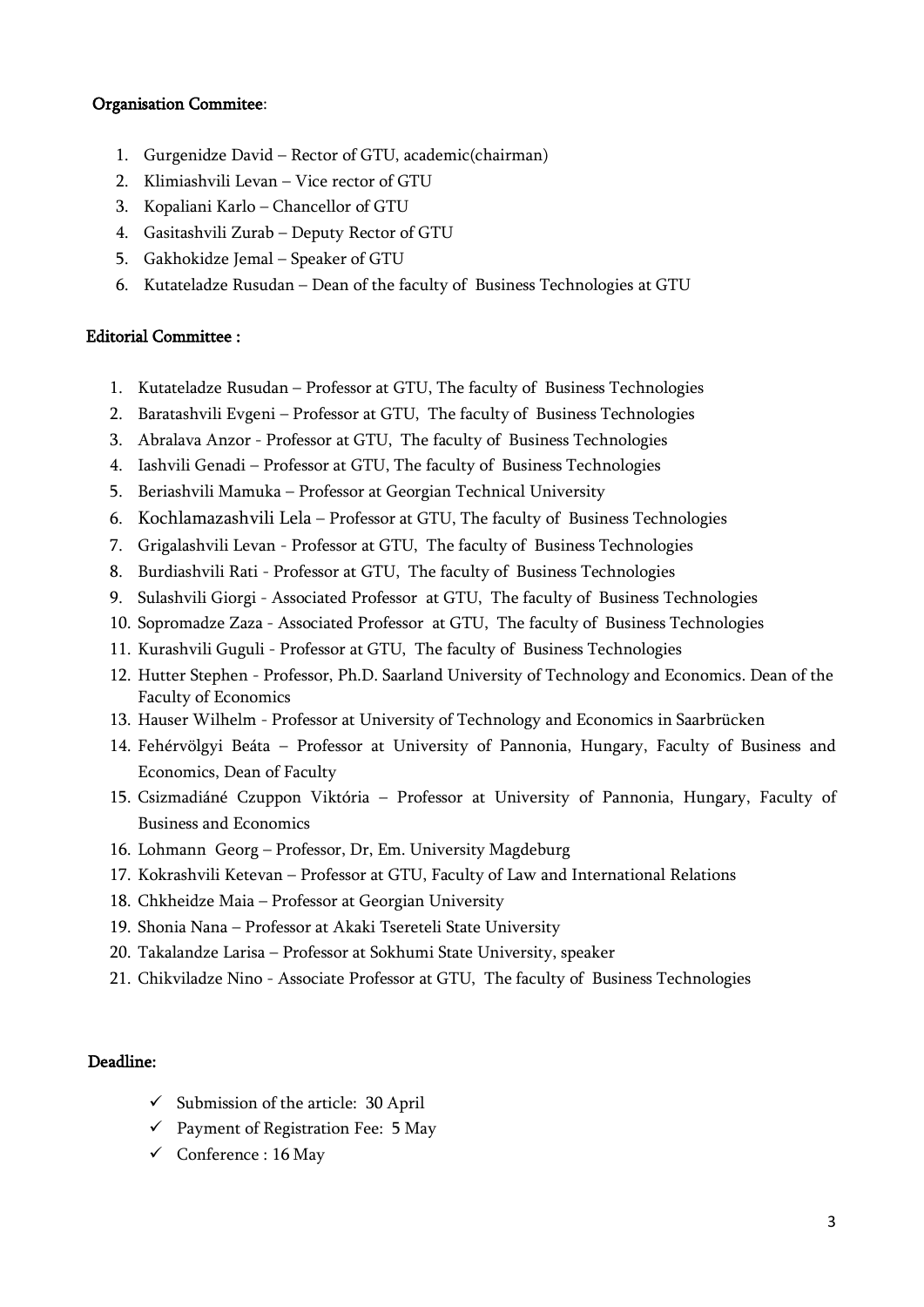### Registration Fee: 50 GEL, for foreigners 50 EUR

For GEL transaction (GEL): Recipient Name – overall account number of exchequer: Recipient account/ exchequer code - 708977259 Bank name – State exchequer: Bank code -TRESGE22; Destination- 262

#### For Foreign currency transaction (USD):

#### Intermediary:

FEDERAL RESERVE BANK OF NEW YORK, USA SWIFT CODE : FRNYUS33 ACC: 021087992 GEORG Beneficiary's bank: NATIONAL BANK OF GEORGIA, TBILISI SWIFT CODE : BNLNGE22 Beneficiary: LEPL GEORGIAN TECHNICAL UNIVERSITY (vial code: 799780082) IBAN: GE65NB0331100001150207

#### For Foreign currency transaction (EUR): Intermediary:

DEUTSCHE BUNDESBANK, ZENTRALE FRANKFURT AM MAIN, DE SWIFT CODE : MARKDEFF ACC: 5040040060 Beneficiary's bank: NATIONAL BANK OF GEORGIA, TBILISI SWIFT CODE : BNLNGE22 Beneficiary: LEPL GEORGIAN TECHNICAL UNIVERSITY (vial code: 799780082) IBAN: GE65NB0331100001150207

Placement & Transfer: Organizing the meeting at the Airport/Station;

### Report Design Instruction:

### The volume of the scientific report

A4 Format 4-7 pages. Font: Sylfaen, for Russian and English Languages – Times New Roman. Illustration Material; (Charts, Diagrams, Graphs, Photo material) should be presented in -MS Word. All areas – 2.0 cm. Space-1.5, Font size 12, Passage 1.25.

### Text structure (in the following sequence):

- Report Title
- First Name, Second Name